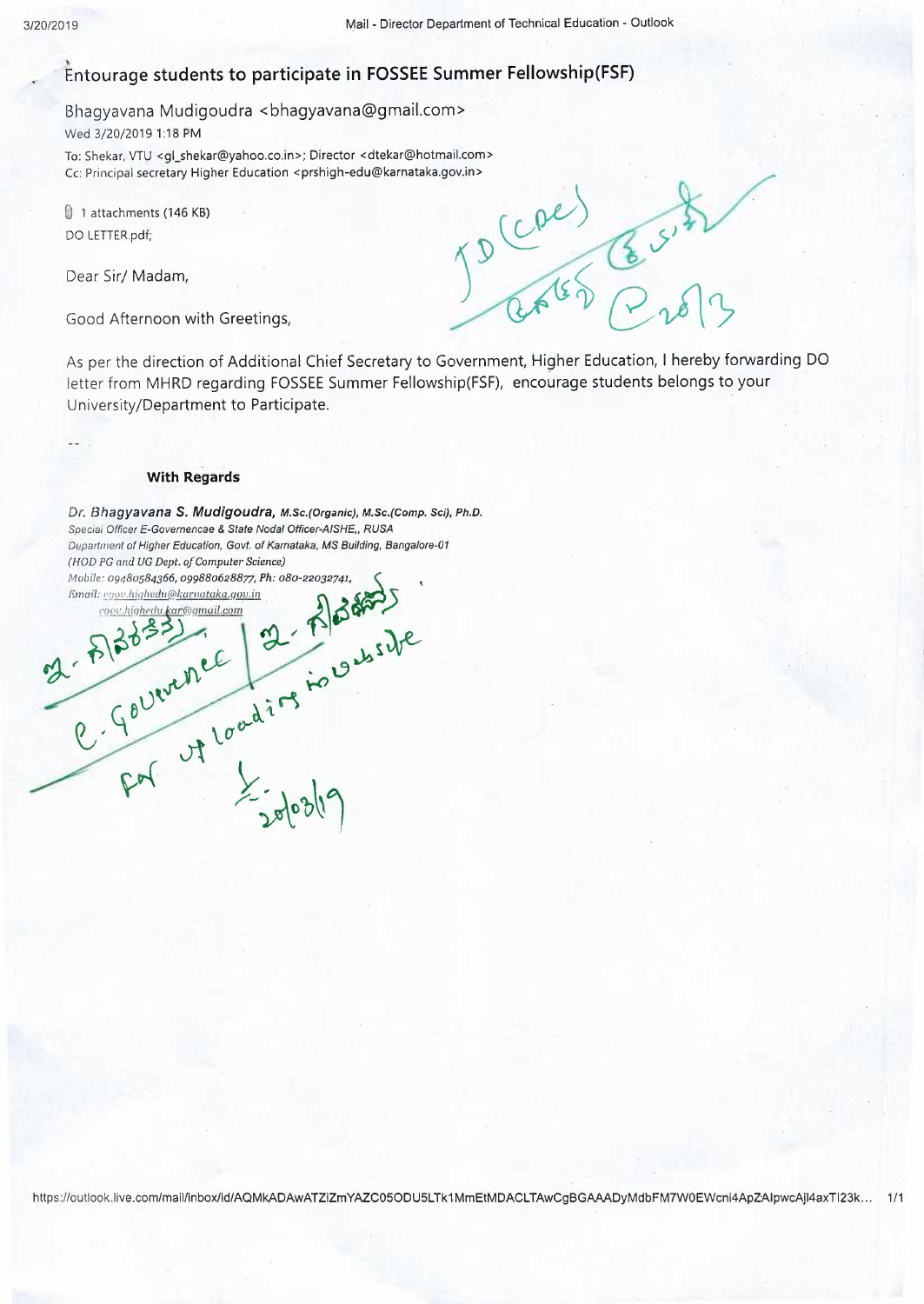

ಕಾರ್ಯ<br><sup>ಮನವಿ</sup><br>7027

I ~) <G 1'2  $v_{\rm g}$ 

gun Vt yel

Bley side ?

ದ ಮುಖ್ಯ ಕಾಂ<br>ಕೆ / ಪತ್ತ / ಮ<br>-<br>ವಿಸಾಂಕ:<br>ವಿಸಾಂಕ:



 $\begin{smallmatrix} \bullet \ \bullet \end{smallmatrix}$  , where  $\begin{smallmatrix} \bullet \ \bullet \end{smallmatrix}$  $\equiv$  3 सूचना का<br>अधिकार का<br>1<del>0</del>

Dr. N. Saravana Kumar Joint Secretary Tel. +91-11-23071486 Fax. +91-11-23071487 Email: saravana.kumar@gov.in

D.O. No. 16-17/2011-TEL  $CS|3sn$  2019

Dear Sir / Madam,

,<br>भारत सरकार<br>पाधन विकास मंत्राल l<br>अगरत सरकार<br>मानव संसाधन विकास मंत्रालय<br><del>उल्</del>चानर प्रिाश्चा विभाग ् भारत सरकार<br>व संसाधन विकास मंत्रात<br>उच्चतर शिक्षा विभाग<br>प्राम्जी भवन नाधन विकास<br>तर शिक्षा विभ<br>शास्त्री भवन<br>टिल्ली - 110 <del>उच्</del>चतर शिक्षा विभाग<br>- शास्त्री भवन<br>नई दिल्ली - 110 115 **GOVERNMENT OF INDIA MINISTRY OF HUMAN RESOURCE DEVELOPMENT DEPARTMENT OF HIGHER EDUCATION SHASTRI BHAVAN NEW DELHl-110 115** 

I am writing to bring your kind notice about "FOSSEE Summer Fellowship (FSF)" for students being conducted by IIT Bombay.

 $7,9|3|0$ 

2. The Project "FOSSEE" (Free / Libre Open Source Software for Education)<br>
is a project funded by Ministry of Human Resource Development (MHRD),<br>  $\frac{15}{12}$   $\frac{15}{12}$  Government of India, under its Scheme "National Mis is a project funded by Ministry of Human Resource Development (MHRD),<br>  $\frac{18}{10}$  Government of India, under its Scheme "National Mission on Education through<br>  $\frac{18}{10}$  S<br>
IIT Bombay.<br>
IIT Bombay. information & Communication Technology (NMEICT)". It is being implemented by<br>
iIT Bombay.<br>
3. From 2018, IIT Bombay has started a "Summer Fellowship", which is open<br>
to students from any college pursuing any degree and at

3. From 2018, IIT Bombay has started a "Summer Fellowship", which is open to students from any college, pursuing any degree and at any stage of their Graduation / Post-Graduation. The only criterian for selection is the successful completion of a useful project. The selected project(s) & teams will be given a chance to work for 6 to 8 Weeks in IIT Bombay and a few sister Institutions under this scheme.

4. Students· desirous to participate in this fellowship scheme have to solve a this scheme.<br>
4. Students desirous to participate in this fellowship scheme have to solve a<br>
fighen glue problem, which is useful to Community / Citizens / Administration. A suggestive<br>
list of projects which students can ACS, <sup>11</sup><sup>T</sup><br>Date for participation in "FOSSEE Summer Fellowship (FSF)" is 31.03.2019.

5. May I kindly request you to inform all the District Collectors and the 2013<br>
Education Department for active participation of Students from your State.<br>
Education Department for active participation of Students from your State.<br>
Education Department for active participation of Students from y

1  $x^{\text{3D2D}_6}$  France of the matrices of the since of the state of the state of the state of the state of the state of the state of the state of the state of the state of the state of the state of the state of the state o We  $w$  and  $\frac{1}{2}$   $\pi$  (Dr. N. Saravana Kumar)

 $W^{\alpha}$   $v^{\beta}$   $w^{\beta}$  **Encl.:** As above

~ ,b.)~ -.6•)6Y ~..., <sup>I</sup>~trr 'G>'"l~)\*' ~ ~t ~Jt. "9 'eD-t,o ~ \..~-ti-;.. *1j)· (i,00 ~*  ,-"'ti r.); *? lf6t* 

To,

**10,**<br> *All* Chief Secretary of State *All* Chief Secretary of State

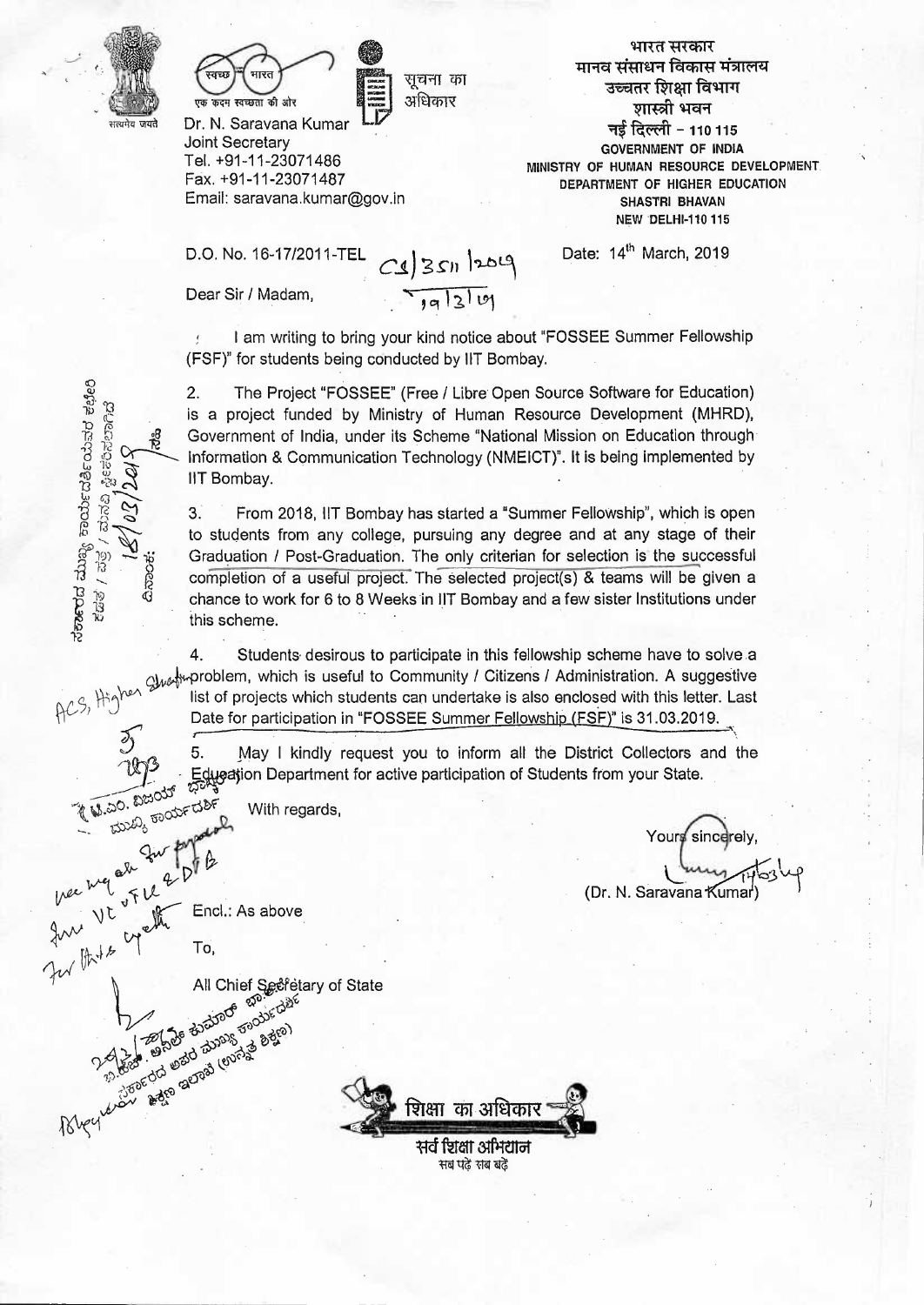A partial list of projects that can be executed by students for their District Collector's office is given below. More details are available at https://fossee.in/fellowship/2019.

I) Collect any few variables relevant to your district suggested by your District Collector, and use the statistical software R to study possible correlations between them. A small sample set is given at the end of this page, and many more are possible.

II) This is similar to the previous problem statement, with the additional information on · geographic location using the QGIS software. For a block in your District, collect data for relevant variables (eg. dengue incidence and water levels in ponds) in spreadsheet (CSV) format, and analyse the correlation between them using QGIS maps and the analysis tools that come with QGIS.

Ill) Enter catalog/metadata information of 1,000 books from a nearby public library using Koha, and create a virtual library.

IV) Using the Lokavidya App and your mobile phone, create a five-minute video of any place of worship of any faith, or a public monument, etc., in your djstrict. Emphasis should be on architectural beauty/uniqueness or special customs, etc. Selfies and controversial speeches that hurt sentiments of people are not permitted.

A partial list of variables for tasks I and 11 mentioned above is listed below:

1. Gross District Domestic Product (GDDP) in value terms

2. Below Poverty Line Households - number of households

3. Fair Price Shops - Ration shops; availability and the number of it.

4. Storage:

(a) Cold Storage - number and availability

(b) Godowns - number and availability

5. Natural Calamities: (drought /flood /hailstorm /wind /fire etc.)

(a) Property·damage (value cir numbers by type) due to natural calamities

(b) Human damage due to natural calamities-death/injury

6. Court:

(a) Number of Judges in District courts

(b) Number of cases open in District courts

7. Fire incidents number and magnitude

8. Electricity:

(a) Total electricity Consumption (urban/rural) in appropriate units

(b) Total electricity consumption (agriculture /commercial /domes-tic) in appropriate units